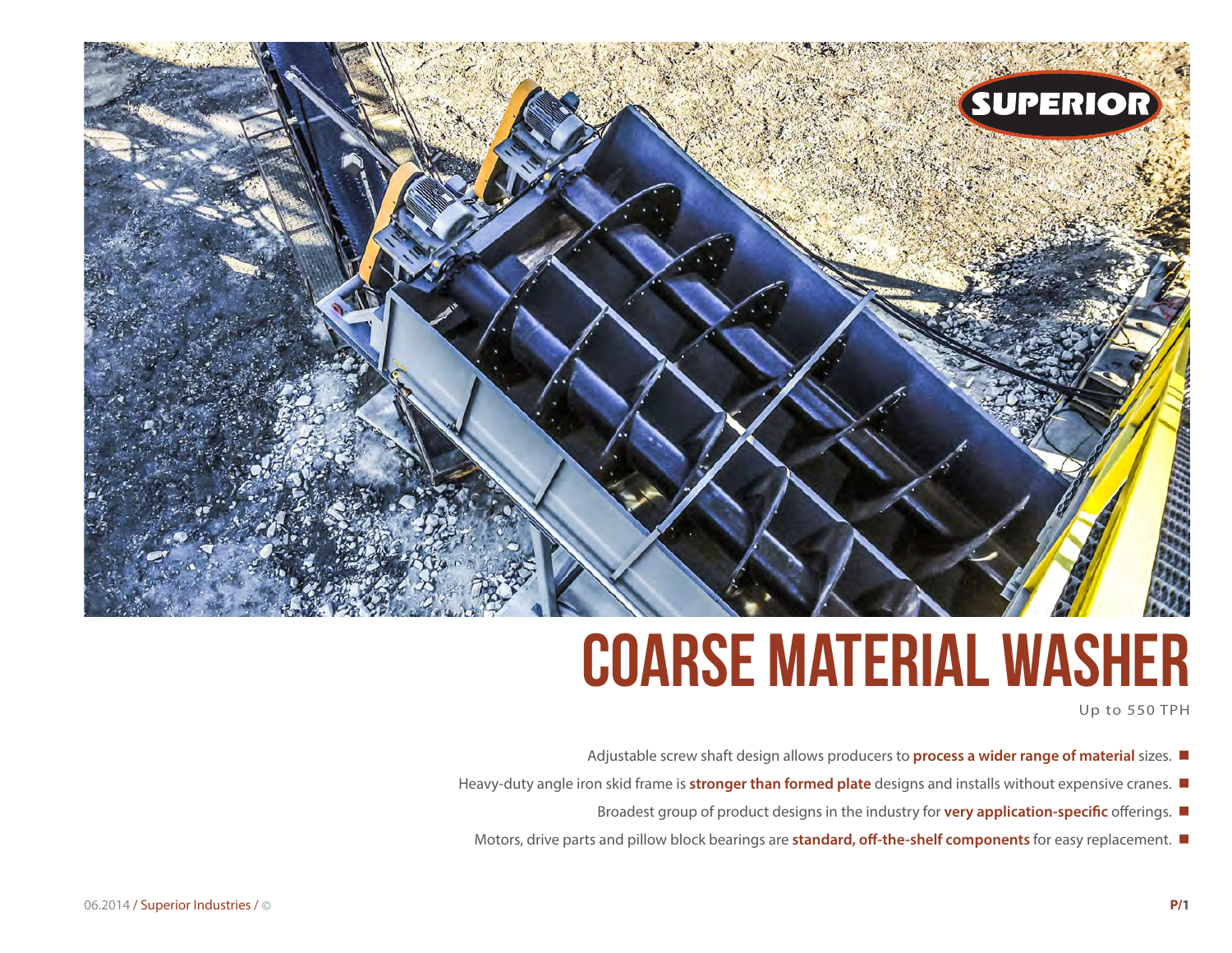## **FEATURES**



**A532 WEAR SHOES AND PADDLES**



#### **GEAR REDUCER**

#### **DEWATERING SCREW**

- Single or twin models
- Combination of flights and paddles dependent on scrubbing requirements
- Flights and paddle bases are protected with replaceable A532 wear shoes and paddles
- Extended shaft and slinger protects lower bearing from water leakage





### **CURVED BELLY PAN**

#### **DRIVE SYSTEM**

- Electrical 3-phase, 60Hz, 460V motor; can also be configured to match local power requirements, if necessary
- Shaft-mounted gear reducer
- Belt and guarding



**SLINGER PROTECTS LOWER BEARING**



### **FLUSH-BACK NOZZLE**

#### **WASH BASIN**

- Flush back nozzle enhances dewatering efficiency
- Adjustable overflow gates
- $\blacksquare$  Heavy-duty skid frame
- $\blacksquare$  Lifting points
- $\blacksquare$  Drain for easy clean out
- Support legs for 15°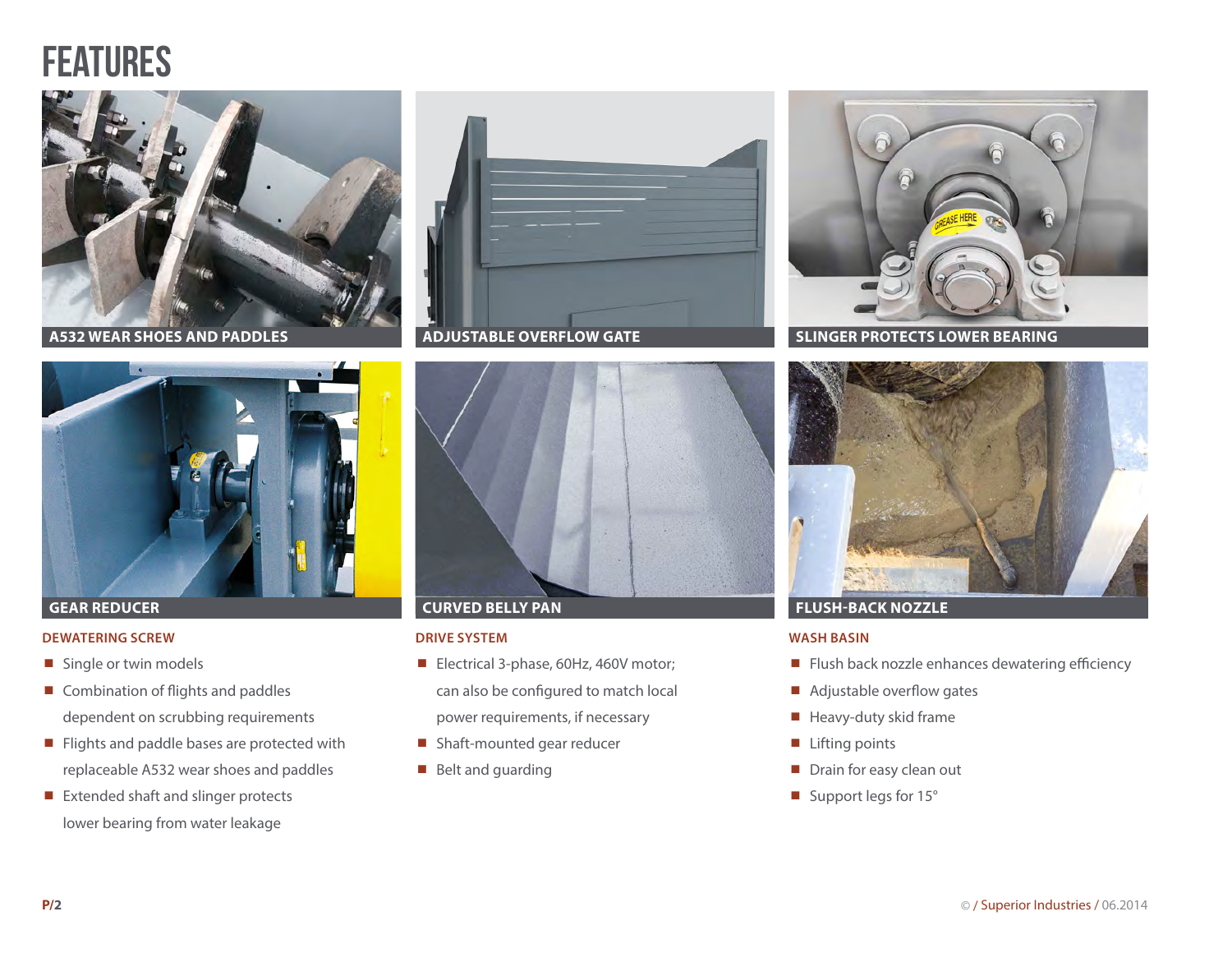## **OPTIONS**





¾ **URETHANE WEAR SHOES**

- ¾ **DISCHARGE CHUTE**
- 
- ¾ **HYDRAULIC DRIVE**
- ¾ **PERSONAL SAFETY COVERS**
- ¾ **GUARDING**

in-stock parts



- ¾ **STAINLESS STEEL WEAR SLEEVE**
- ¾ **HEAVY-DUTY RUBBER LOWER SEAL**
- ¾ **RUBBER WEAR SHOES**
- ¾ **BEARINGS**
- ¾ **BELLY PANS**

¾ **HEAVY WALLED STEEL PIPE SHAFTS**

- LOWER BEARING RETROFIT KITS FOR **OTHER MANUFACTURERS' WASHERS**
- ¾ **ELECTRIC OR HYDRAULIC DRIVE COMPONENTS**